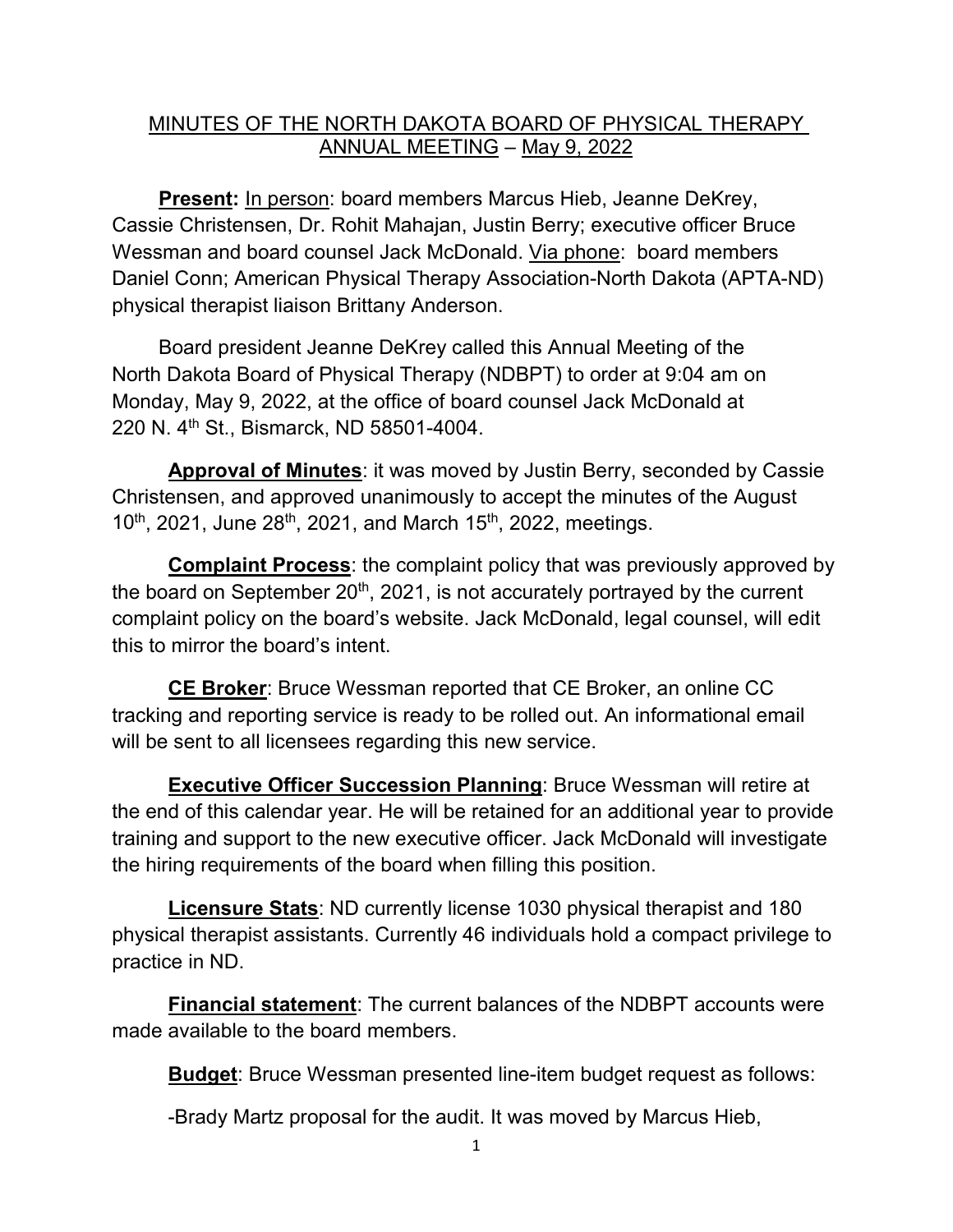seconded by Justin Berry, and approved unanimously to accept the \$6,000 proposal for the 2-year audit of our financial statements.

-Raise for the administrative assistant: It was moved by Dr. Mahajan, seconded by Cassie Christensen, and approved unanimously to increase the pay rate of the administrative assistant to \$21.00/hour.

-APTA-ND: It was moved by Justin Berry, seconded by Dan Conn, and approved unanimously to donate \$5,000 to the APTA-ND to be used to sponsor continuing competence activities.

-Executive officers pay: It was moved by Dr. Mahajan, seconded by Cassie Christensen, and approved unanimously to pay Bruce Wessman \$1,200 per month for 12 months to assist in the training of a new executive officer. All travel required for training purposes will come out of the miscellaneous budget.

-Investigator training: It was moved by Justin Berry, seconded by Marcus Hieb, and approved unanimously to purchase the investigators training course offered by CLEAR for Jeanne DeKrey to complete. \$400 was approved for this course.

**Final Budget**: The final budget was presented to the board with the addition of the individually approved line-items. It was moved by Justin Berry, seconded by Marcus Hieb, and approved unanimously to accept the final version of the budget for July1, 2022 to June  $30<sup>th</sup>$ , 2023.

**Role of PTA in Screening Vs Evaluations**: the PT board discussed the role of the PTA in performing screenings and when screenings cross over into evaluations. Justin Berry and Cassie Christensen will develop a document that addresses the difference between screens and evaluations which will then be sent out to licensees and placed on our web page.

**School Presentations for FSBPT:** Marcus Hieb will take over the school presentation to the University of Mary and Justin Berry will take over the school presentation to the University of North Dakota. Justin will also approach the University of Jamestown to see if they would like to have this presentation.

**Election of Officers**: A slate of candidates consisting of Justin Berry for President and Marcus Hieb for Vice President was presented to the board. As there was no opposition for these positions Justin Berry and Marcus Hieb were elected President and Vice President respectively via unanimous vote.